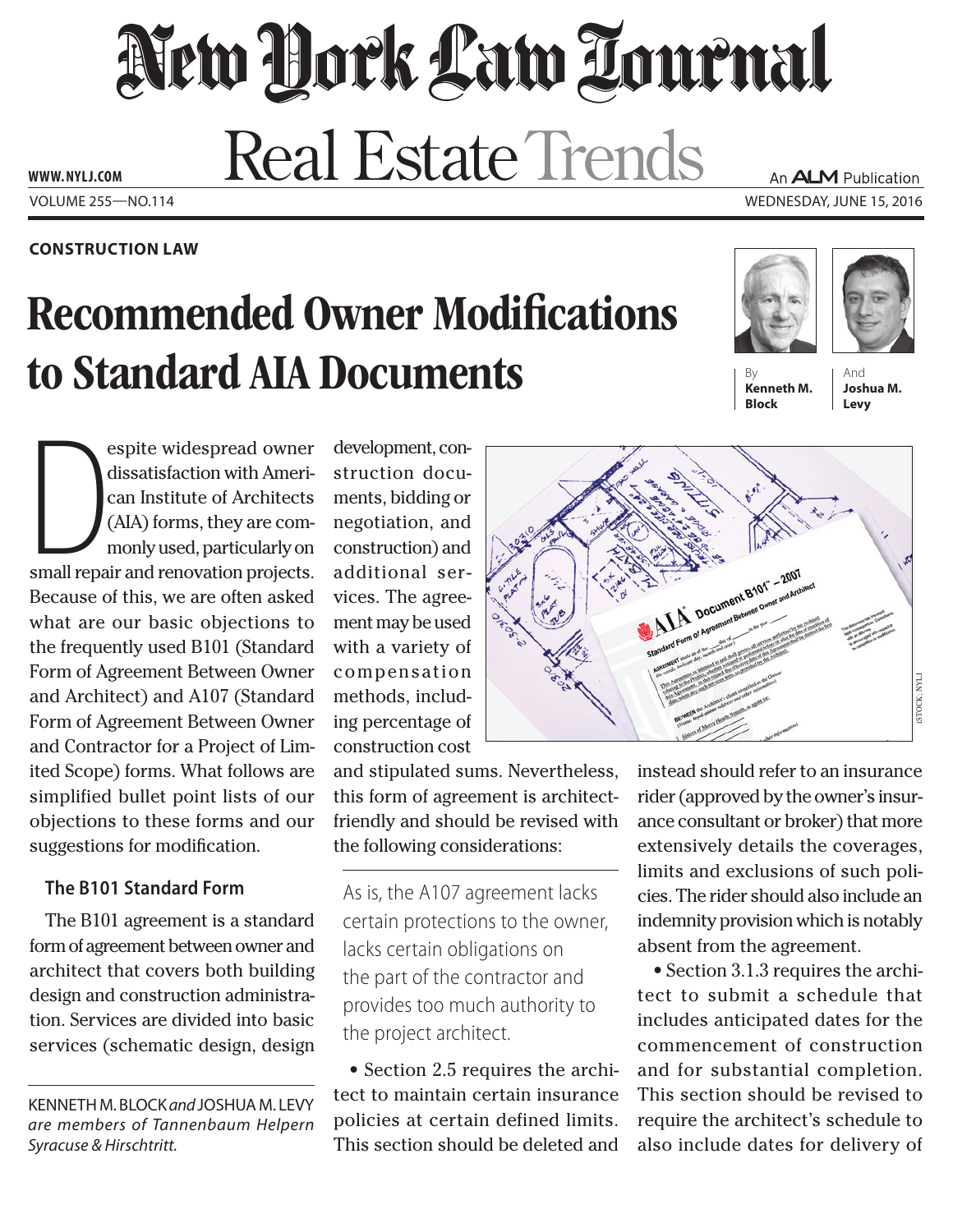documents during the schematic design, design development and construction documents phases and the anticipated dates for construction administration services.

• Section 3.6.2.2 provides that the architect has the authority to reject work that does not conform to the contract documents. Since this provision provides the architect with more authority than the owner is typically willing to concede, the provision should be revised so that the architect's role is merely to recommend to the owner that certain work be rejected.

• Similarly, Section 3.6.2.3 allows the architect to interpret and decide matters concerning the contractor's performance under the contract documents. Instead, the provision should allow the architect to make written recommendations to the owner concerning the contractor's performance and allow the owner to make any final decisions regarding actions that should be taken in response.

• The B101 does not require the architect to prepare a punch list of completion items at substantial completion. Instead, Section 3.6.6.3 requires the architect to inform the owner about the balance of the contract sum that remains to be paid to the contractor. This section should be revised to require the architect to prepare a punch list of outstanding items of work and to inform the owner of the amount to be retained until final completion.

• The standard B101 does not require the architect to prepare "record drawings" at the end of the project, which are invaluable to the project owner. A requirement that the architect prepare record drawings, in CADD (computer-aided design and drafting) or other electronic format, should be added to Section 3.6.6 (Project Completion).

• Article 4, titled "Additional Services," covers the compensation of the architect for services that fall outside the architect's basis services. This section should be reworked as follows to more clearly establish that the architect is not entitled to additional compensation for additional services unless expressly approved in writing by the owner:

**Section 4.1**, which delineates the responsibilities of the architect and owner, should be deleted in its entirety since no additional services should be authorized in advance of contract execution.

**Section 4.3** should be revised to clarify that additional services may be provided after execution of the agreement only with the owner's express written approval. **Section 4.3.2** identifies certain services that can be performed by the architect as an additional service without first obtaining owner's approval. This section should be deleted, and the list of services enumerated thereunder should be combined with the preceding list of additional services that require the owner's approval. In addition, the owner should review the list of additional services in this section and revise the list to be consistent with the parties' expectations.

**Section 4.3.3** provides that after a set number of visits to or inspections of the site, or after a set number of reviews of submittals, the architect will be compensated for such visits, inspections, and reviews as an additional service. Instead, the agreement should provide that the architect is to perform these services as a basic service on an as-needed basis.

• Article 7 provides that the architect maintain ownership of the documents (the "instruments of services") but grants the owner a nonexclusive license to use the instruments of service for the project. This section should be revised to ensure that the license is exclusive, royalty-free, irrevocable and transferrable.

• Article 8, titled, "Claims and Disputes," provides that any claims, disputes or other matters in question are subject to mediation as a condition precedent to binding dispute resolution. The article also contemplates that the parties elect arbitration as the means of binding dispute resolution. It is recommended that Article 8 be deleted in its entirety so that the parties are afforded an opportunity to determine the appropriate forum for dispute resolution at the time of such dispute.

• Section 9.4 allows either party to terminate the agreement for cause upon seven days' notice. This section should be revised so that only the owner has the contractual right to terminate upon seven days' notice (the architect maintains the right to terminate for a material breach under common law).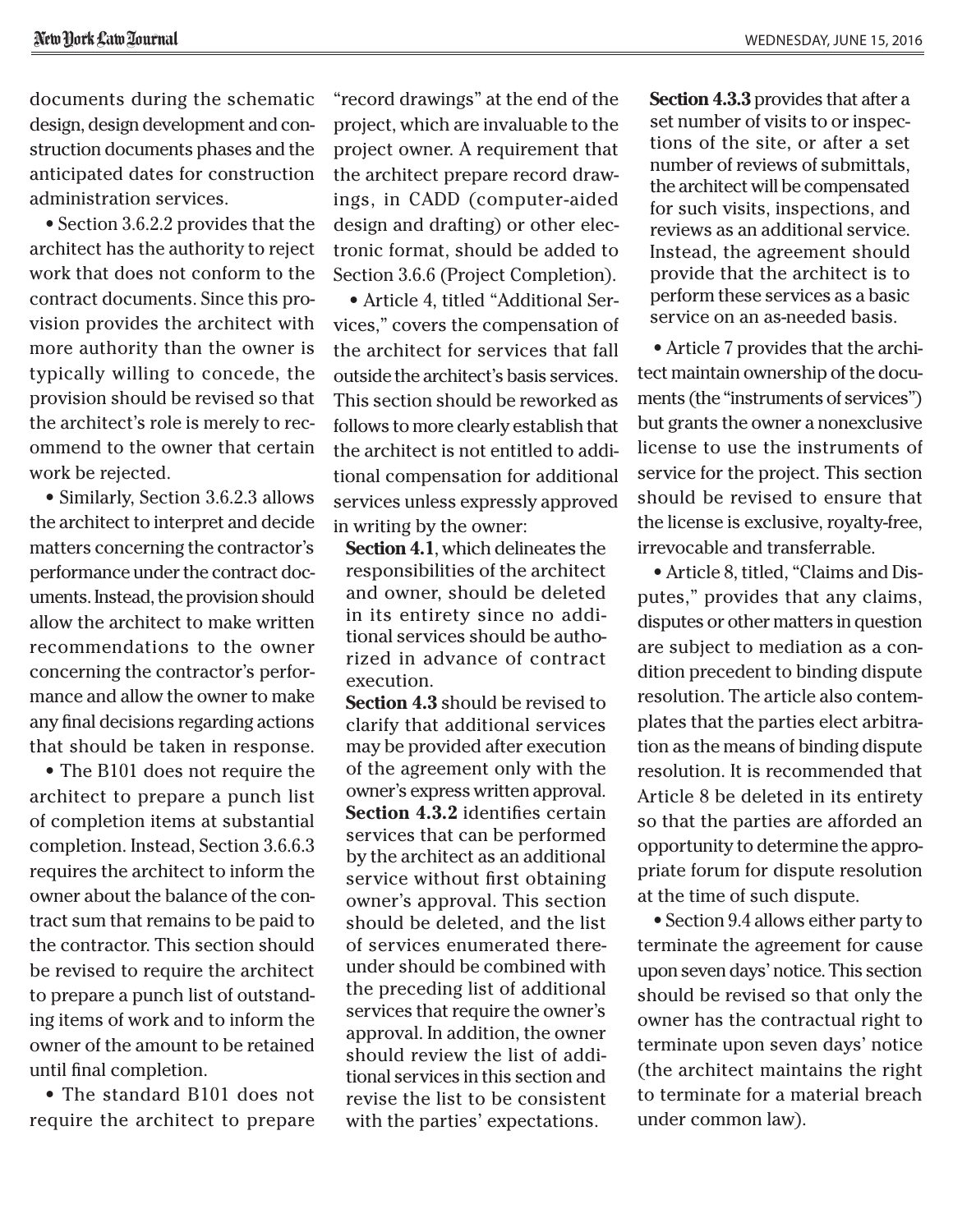• Section 9.6 and 9.7 require the owner to pay the architect all termination expenses, including anticipated profit on the value of the services not performed, in the event the owner terminates the agreement for its convenience. This concept should be removed from the agreement.

• Section 11.9 requires the owner to pay the architect a "licensing fee" as compensation for the owner's continued use of the instruments of service if the owner terminates for convenience. This section should be removed. The better practice is to clarify, either in this section or in Article 7, that the owner has the right to use the instruments of service if owner has properly compensated the architect for such work.

• Section 11.10.3 prohibits the owner from withholding compensation from the architect to offset sums paid to contractors for the cost of changes in the work that arise due to a flaw in the instruments of service unless there is a final adjudication of the architect's liability. This section should be deleted in its entirety.

#### **The A107 Form**

The A107 is a stand-alone agreement that contains an abbreviated from of general conditions and is intended for use on medium-to-large sized construction projects where payment is based on either a stipulated sum or the cost of the work plus a fee. The agreement lacks certain protections to the owner, lacks certain obligations on the part of the contractor and provides too much authority to the project architect. The following provisions should therefore be reconsidered:

• In the first provision of the agreement, the term "work" should be defined as "the work required by the contract documents and all work that is reasonably inferable therefrom" and s hould clarify that the work includes all labor, material, equipment, tools, supplies, scaffolding and other facilities and services necessary for the proper execution and completion of the project.

The B101 agreement may be used with a variety of compensation methods, including percentage of construction cost and stipulated sums. Nevertheless, this form of agreement is architect-friendly and should be revised.

• A provision should be added that requires the contractor to advise the owner of any inconsistencies in the contract documents and to clarify the order of precedence in the event of a conflict or inconsistency between the contract documents.

• The standard A107 document does not include a time-of-theessence clause. A statement indicating that the substantial completion date established by the agreement is deemed of the essence should be added.

• An acceleration clause, which allows the owner to require the contractor to work overtime hours or increase the manpower levels in order to capture delays to the project schedule, is notably absent from the agreement. An acceleration clause should be added that requires the contractor to accelerate the work when the project is not on schedule and such acceleration should be at the contractor's expense unless it results from acts or omissions on the part of the owner.

• The agreement fails to properly establish a procedure for the discharge of mechanics' liens. The agreement should be revised to include a requirement that all mechanics' liens be discharged, at the contractor's expense, within 10 days of notice, so long as the contractor has been paid in full for the work performed. Failure by the contractor to discharge or bond the lien should be deemed a breach of contract, and the owner should reserve the right to discharge the lien and deduct the costs thereof from the contract sum.

• Section 6.1.6 provides a placeholder for the documents that comprise the "contract documents." This section should incorporate as contract documents, among other things, a list of the project drawings and specifications, the project schedule, an exhibit for insurance and indemnity, and the form of lien waivers required to be submitted by the contractor with each payment requisition.

• In many cases the owner wants a particular individual employed by